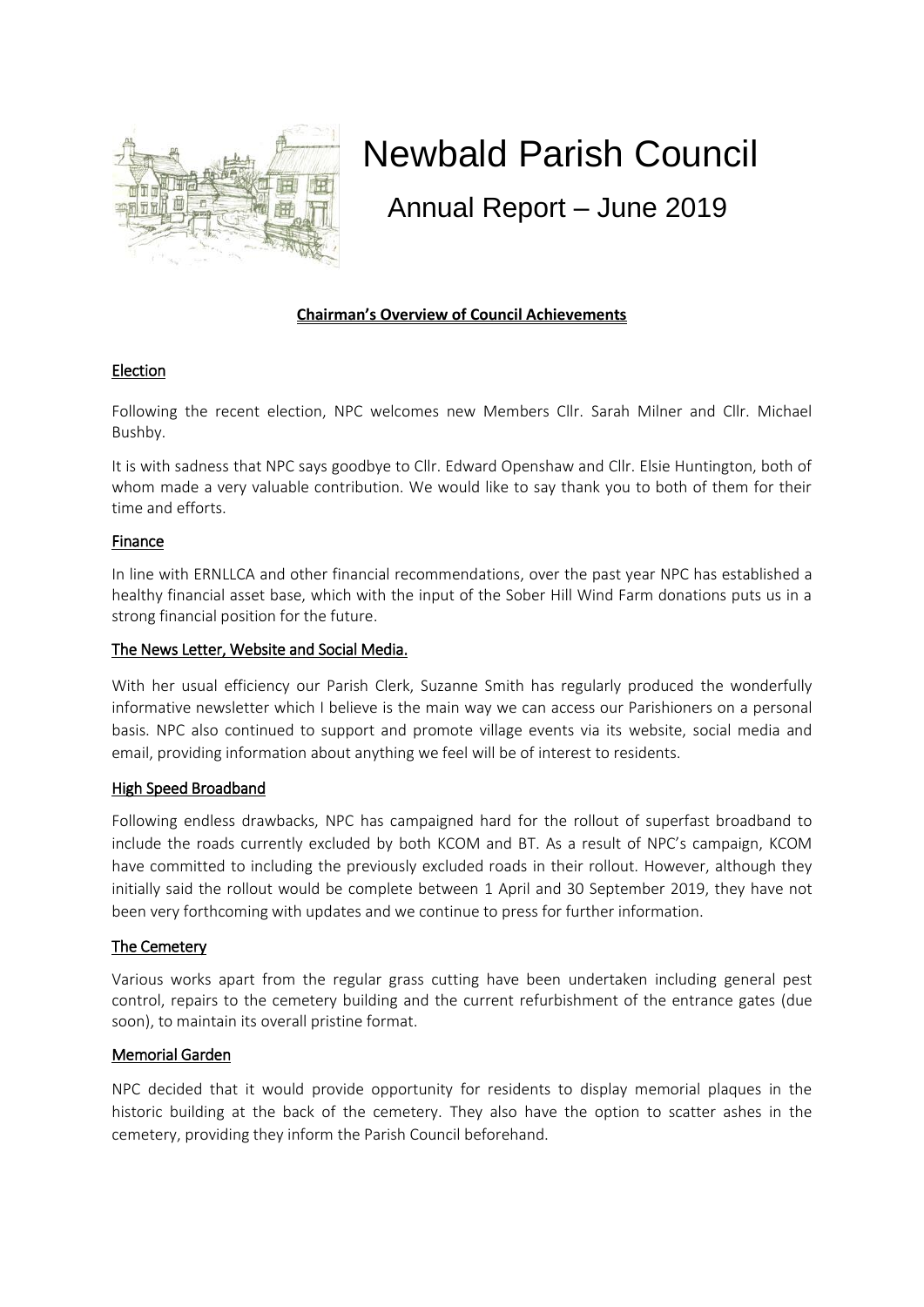# The Church

Apart from the regular grass cutting and general maintenance of paths and fencing throughout the Churchyard, we have closely monitored the trees & shrubs. We are currently obtaining quotations for the repair and upgrading of the paved area directly outside the Church.

## Health & Safety + Risk Assessments

Health & Safety together with Risk Assessments form a major part of our duties in respect of all NPC owned or controlled areas, and I would confirm that these have been undertaken thoroughly and efficiently on all occasions where they have been a legal requirement by Councillor Ed Openshaw.

# Sober Hill Wind Farm

Donations from the Sober Hill Wind Farm have made a big impact on the village as a whole, and on NPC in particular whose duty it is to administrate and distribute the funds within the legal parameters. These funds which total £24,600.00/year (index linked) have been fairly and justly allocated, awarding the following amounts totalling £27,209.00 this past financial year:

| 1  | Newbald Junior Football Club         | Club set up - balls/training equipment, kit<br>goals, coaching  | £2,240.00 |
|----|--------------------------------------|-----------------------------------------------------------------|-----------|
|    | St. Nicholas Church                  | Organ blower                                                    | £4,640.00 |
| 3  | Newbald Village Hall                 | Kitchen refurbishment                                           | £2,637.00 |
| 4  | Yorkshire Wildlife Trust             | The Becksies: project to enhance & protect                      | £3,950.00 |
| 5. | <b>Beverley Community Lift</b>       | Provision of bus services to Market<br>Weighton and Pocklington | £1,772.00 |
| 6  | Newbald Young People's<br>Project    | Complete the Church Rooms' garden                               | £4,000.00 |
| 7  | Newbald Playing Field<br>Association | Renovation of the lane                                          | £7,970.00 |

# Grants

NPC also awarded the following grants totalling £10,015.80:

|    | Church                           | Grant for exterior lights             | £600.00   |
|----|----------------------------------|---------------------------------------|-----------|
|    | <b>Village Hall</b>              | <b>Grant for Architects fees-Phs2</b> | £1,254.00 |
| 3  |                                  | 50% of 2017 grass cutting             |           |
|    | <b>Playing Field Association</b> | costs                                 | £1,132.80 |
| 4  | <b>Playing Field Association</b> | Grant for 2018 grass cutting          | £1,250.00 |
| -5 | <b>Village Hall</b>              | <b>Grant for Phase 2</b>              | £5,779.00 |

# Sancton Hill Wind Farm

NPC is represented on the Board of the Sancton Hill Wind Farm, and though the applications were often not well received, we are pleased to report that all of our village charities and The Church received either their full or a major percentage of their funding requests.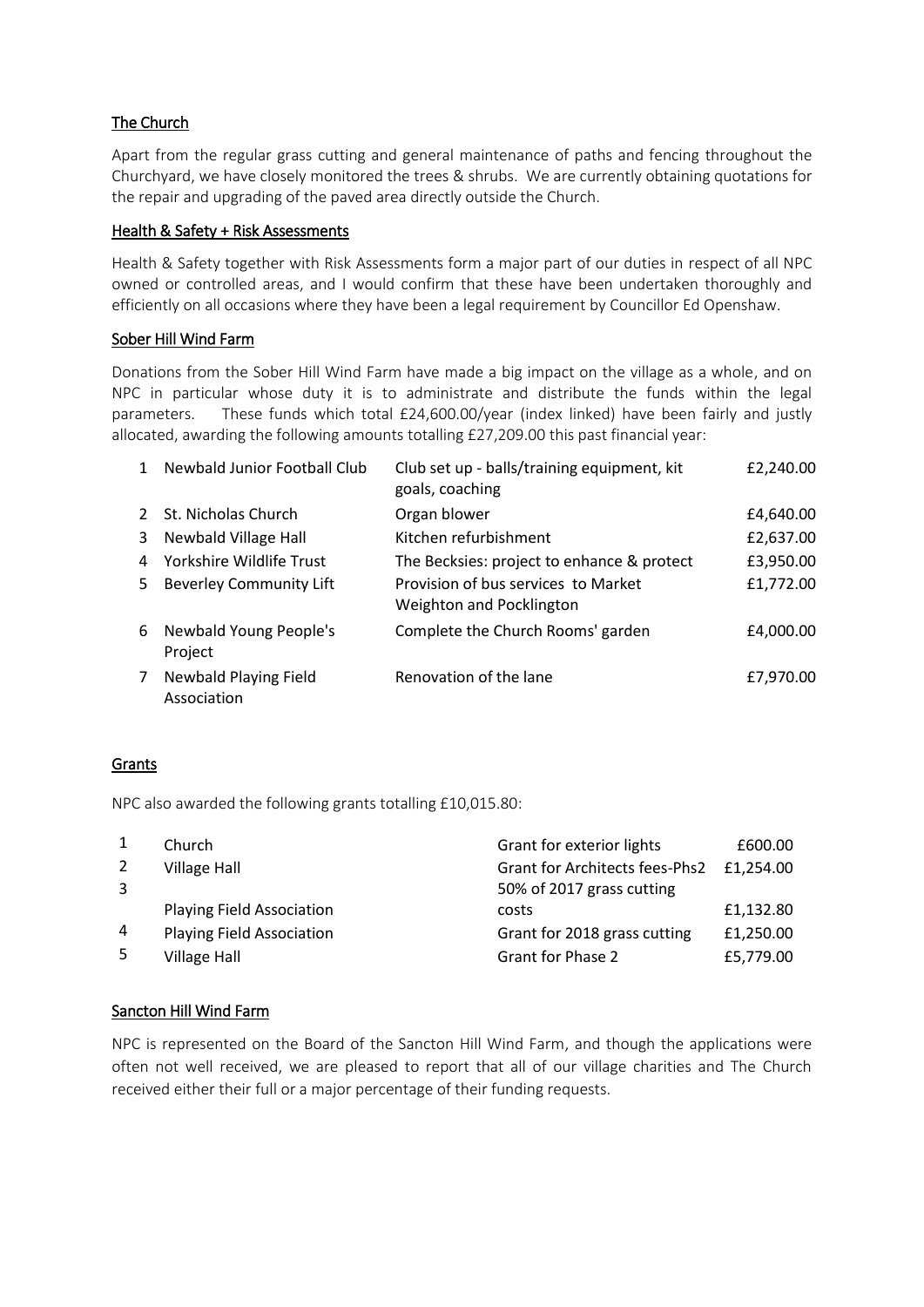## Traffic and Parking

NPC have relentlessly badgered ERYC about speeding on Burgate, especially at the junction with The Green, but we were advised that until a possible mortality occurs they believe that the situation was not bad enough to warrant any action by ERYC.

Members fought more generally for help with the many parking and traffic issues in the village requesting that ERCC provide traffic wardens and the Police patrol the village on a regular basis to enforce the Highway Code. We also wrote to the companies, whose lorry drivers regularly take shortcuts through our village in the hope that their consciences would prevail, but it would appear that economy of time and satnavs take precedence over common sense and courtesy.

Through the endeavours of Councillor John Howard, NPC is still actively involved in Community Speedwatch, and are one of the first places registered to try it out once the scheme goes live.

## The Mires & The Becksies

Yorkshire Wildlife Trust have been employed to maintain the Eco-environment and general maintenance of both The Mires & The Becksies, both of which I believe have been undertaken to a high standard.

## The Green

The Green and general surrounding area is a constant issue with regards to traffic, parking and speeding, all of which NPC have discussed at length with ERYC and the Police, but this remains an ongoing consultation process.

However, on a more positive note, I am pleased to confirm that apart from the Defibrillator within the existing Telephone Box, we have now installed one at Monkton Rise, South Newbald, and I am confident that both will continue to be invaluable to our Parishioners and visitors alike. We also organised some training for members of the public on how to use a defibrillator.

#### Parish Transport

Councillor Elsie Huntington became the Parish Transport Champion for Newbald and teamed up with other Parish Councils to fight for improved public transport for the village. With the help of the notfor-profit organisation Beverley Community Lift, they have established a weekly community bus service which runs between Hotham, Newbald, Sancton and Market Weighton. This service is aimed at helping the elderly and vulnerable access transport, hopefully ensuring that they feel less socially isolated.

#### Christmas Tree and Lights

Once again NPC provided a magnificent Christmas tree with wonderful bright lights, which the guidance of Councillor Terry Bowater and his big red button served as a fund raising event for NPFA via a raffle to switch the lights on.

#### Planning Permissions

We have naturally been involved in the approval or otherwise of planning applications, and whilst I believe we have always made our decision in the best interest of the Village, there is always the odd one which gets overruled by the Planners at ERYC who totally disregarded some of our opinions without any in depth discussion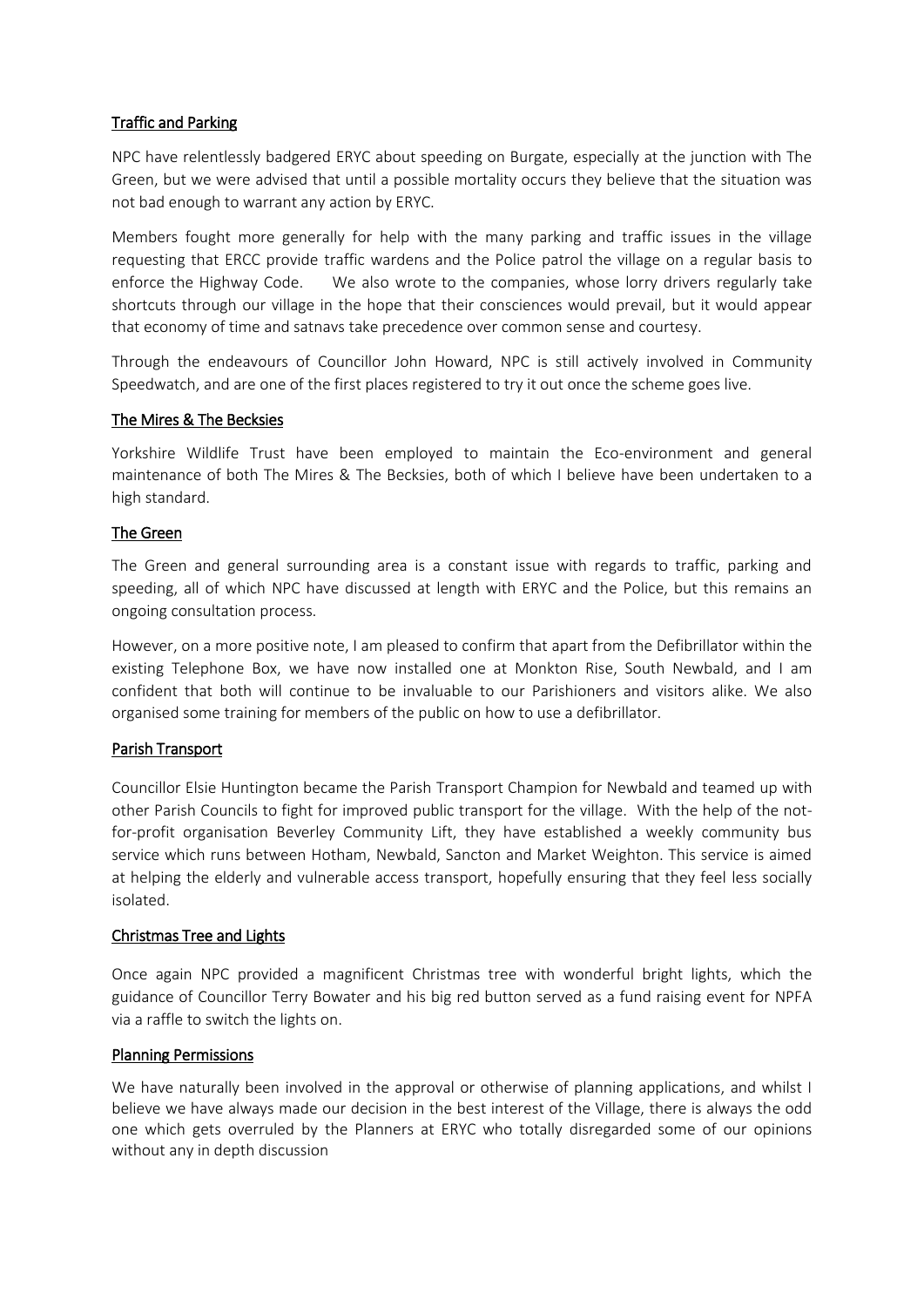## The Village Hall

During the year NPC has been in close contact with the Newbald Village Hall MC primarily via our representative, Ed Openshaw, who has worked closely with the newly formed vibrant Village Hall Committee to formulate the upgrading and extending of the existing facilities for the benefit of the community as a whole. These are currently progressing well and it is hoped that they will be completed by the end of the Summer. Phase 3 will be to reclad the main hall exterior (walls and roof) and the Village Hall Management Committee are currently in the process of obtaining quotes for this.

## Newbald Playing Field Association (NPFA)

Following concern over the future of the Newbald Playing Field, NPC started to work more closely with the NPFA in order to support them in securing the future of the playground and football pitch. Our representative on the committee, Cllr. Lewis, is happy to report that, while they are still short of new members, the future is looking brighter. We look forward to the gala in June and intend to have a stand there so that we can engage with the community.

## Newbald School

This year we agreed with Head Teacher Morag Sinclair to forge a closer working relationship with the school. NPC members presented information about the Parish Council and how it works at two school assemblies.

## Neighbourhood Watch and No Cold Calling Zone

NPC agreed to establish and run a village wide Neighbourhood Watch scheme, with the Parish Council using all its usual community engagement channels to keep residents informed of any important matters relating to crime in the area.

NPC completed the setting up of a No Cold Calling zone on Galegate, with view to expanding out across the village when ERYC re-open the scheme.

#### Resident complaints.

NPC dealt with numerous resident concerns related to traffic, parking, the beck, vandalism, residential issues, footpath concerns and the cemetery, and the old chestnut 'Dog Poo' all of which have been resolved to the best of our ability within the bounds of our remit.

#### Water Voles (Protected Species)

We are pleased to report that following a diesel spill in the beck in 2017 by an unknown person, many sightings have been reported along both The Beck and The Mires confirming that this wonderful little animal has once again re-established itself in our waterways. We will however still keep a watching eye on the situation.

#### General Maintenance

This is an ongoing part of the Council's remit and therefore throughout the year we have regularly overseen and maintained The Beck and The Mires which are an endless source of discussion as well as the many Benches, Notice Boards, and the Centenary Bench. The Centenary bench was restored this year and we negotiated with the owners of Hall Farm to do some repair work to the perimeter wall.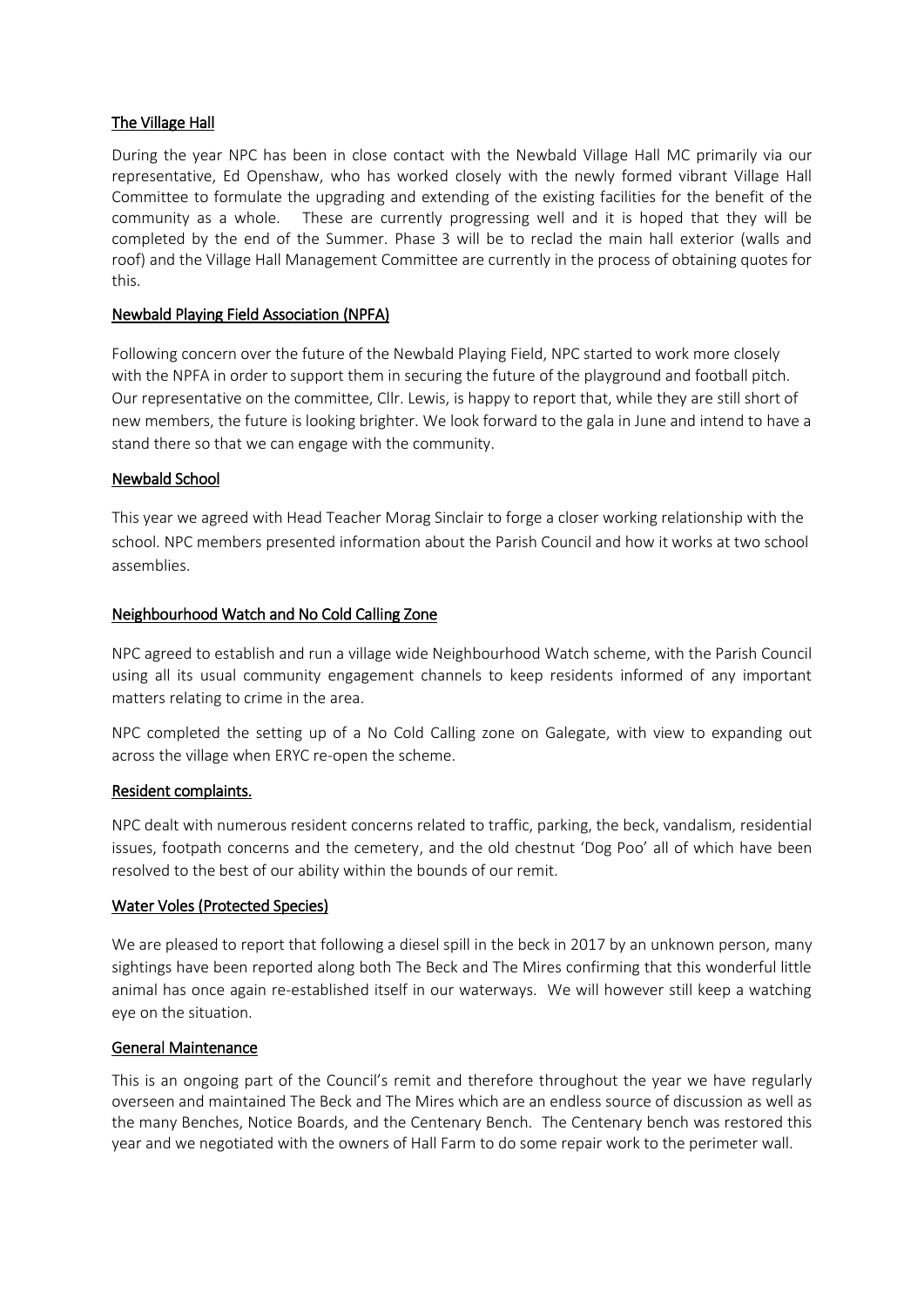# Unfortunately there are always some items which fail to get resolved to the satisfaction of all, even though we as a council have tried our best.

## Dog Fouling

Like many other Parish Councils the problem of Dog Fouling is constantly being raised on our agenda, and we as a council are dedicated to try and resolve this matter as a priority, but we can only be successful if those offending get a conscience. We would confirm that NPC has adopted an ongoing fund for the provision of poo bags and maintenance of the dispensers, in the hope that it will go some way to resolving the problem.

Last summer, the Parish Council held a poster competition for children at Newbald Primary School. We offered a cash prize for the best anti-dog fouling poster and smaller prizes for all entries. The best posters from each class were displayed in prominent positions around the village. The children were very engaged in the process and we had some great entries. The Pocklington Post was impressed with the idea and covered the story in their publication.

In conclusion I believe that we as a Parish Council have acted responsibly and pro-actively to resolve all manner of issues effectively within the legal and financial constraints under which we are bound for the good and wellbeing of our village.

 $\overline{\phantom{0}}$ 

Gavin Steward Chairman Newbald Parish Council